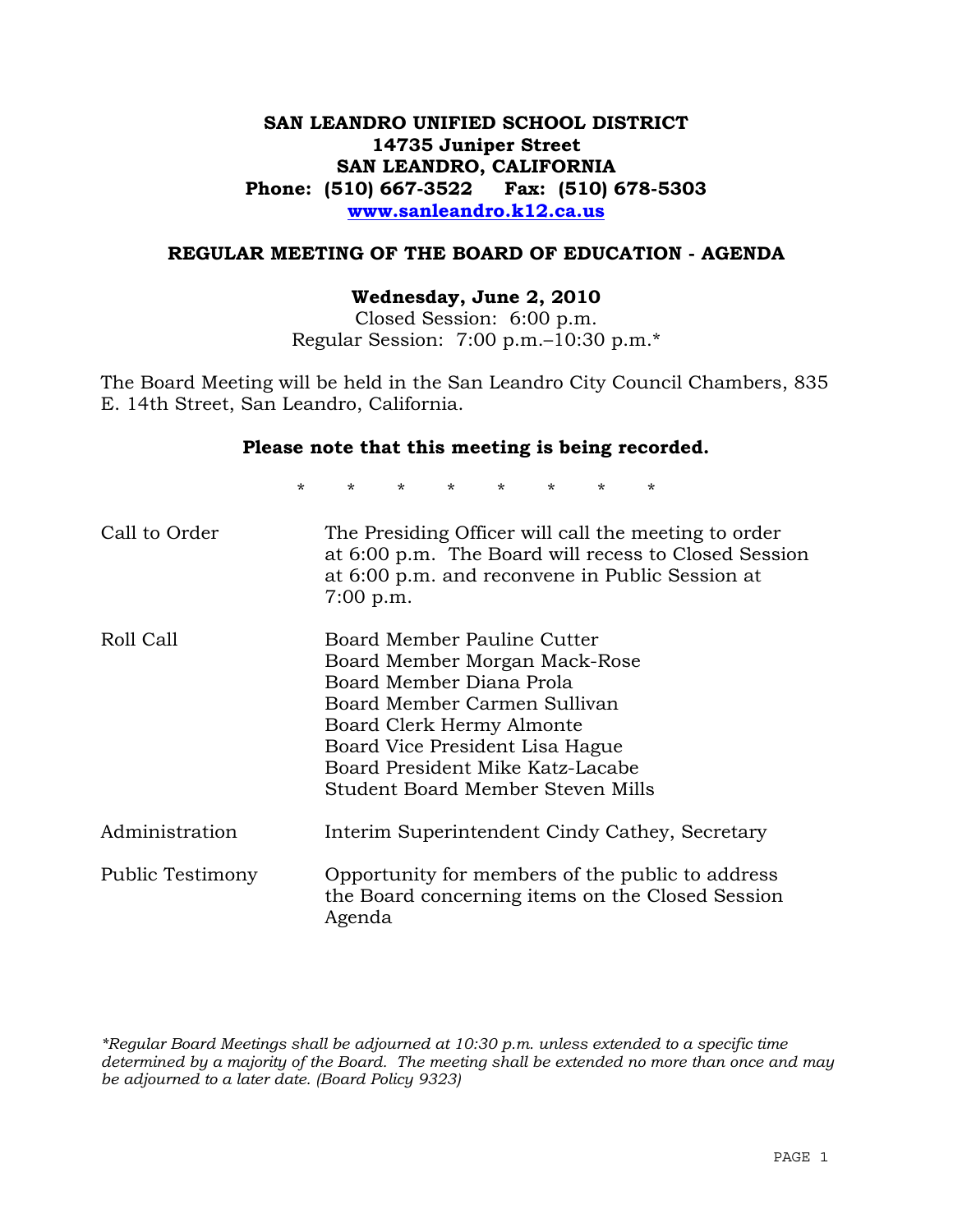Prior to the Public Session, the Board will meet in Closed Session pursuant to Education Code Sections 35146 and 48918(c), and Government Code Sections 54957, 54957.6, 54956.9(b), 54956.8, and 54956.9.

- b) Public Employee Performance Evaluation, Title: Interim Superintendent
- c) Public Employee Discipline/Dismissal/Release/Hiring
- d) Conference with Labor Negotiator Unrepresented Employees:
	- Interim Superintendent
- e) Conference with Legal Counsel Anticipated Litigation Significant exposure to litigation
- f) Conference with Real Property Negotiator Property(ies)
- g) Conference with Legal Counsel Existing Litigation

| Report Closed<br>Session Action | Motion __________ Second __________ Vote ________     |                                                                                                                                                                                                                                                                                                                                                                                                                                                                                                                                                                                                                                                                                                                                                                                                                                                                                                                                                                                                                        |
|---------------------------------|-------------------------------------------------------|------------------------------------------------------------------------------------------------------------------------------------------------------------------------------------------------------------------------------------------------------------------------------------------------------------------------------------------------------------------------------------------------------------------------------------------------------------------------------------------------------------------------------------------------------------------------------------------------------------------------------------------------------------------------------------------------------------------------------------------------------------------------------------------------------------------------------------------------------------------------------------------------------------------------------------------------------------------------------------------------------------------------|
| Pledge of Allegiance            |                                                       |                                                                                                                                                                                                                                                                                                                                                                                                                                                                                                                                                                                                                                                                                                                                                                                                                                                                                                                                                                                                                        |
| Approve Agenda                  |                                                       | Approve the Regular Meeting Agenda of June 2, 2010                                                                                                                                                                                                                                                                                                                                                                                                                                                                                                                                                                                                                                                                                                                                                                                                                                                                                                                                                                     |
|                                 | Motion ___________ Second ____________ Vote _________ |                                                                                                                                                                                                                                                                                                                                                                                                                                                                                                                                                                                                                                                                                                                                                                                                                                                                                                                                                                                                                        |
| Legal Statement                 | 54954.2(a)                                            | Members of the audience who wish to address the<br>Board are asked to complete the yellow card available at<br>the entrance and submit it to the Board's Administrative<br>Assistant. Speakers who have completed the card will be<br>called when the item is reached on the agenda or, for<br>non-agenda items, during the Public Testimony. Cards<br>are to be turned in before the item is reached on the<br>agenda. Please note that this meeting is being recorded.<br>State law prohibits the Board of Education from taking<br>any action on or discussing items that are not on the<br>posted agenda except to A) briefly respond to statements<br>made or questions posed by the public in attendance; B)<br>ask questions for clarification; C) provide a reference to a<br>staff member or other resource for factual information in<br>response to the inquiry; or D) ask a staff member to<br>report back on the matter at the next meeting and/or put<br>it on a future agenda. (Government Code Section |

### **7:00-7:30 p.m. AWARDS AND RECOGNITIONS**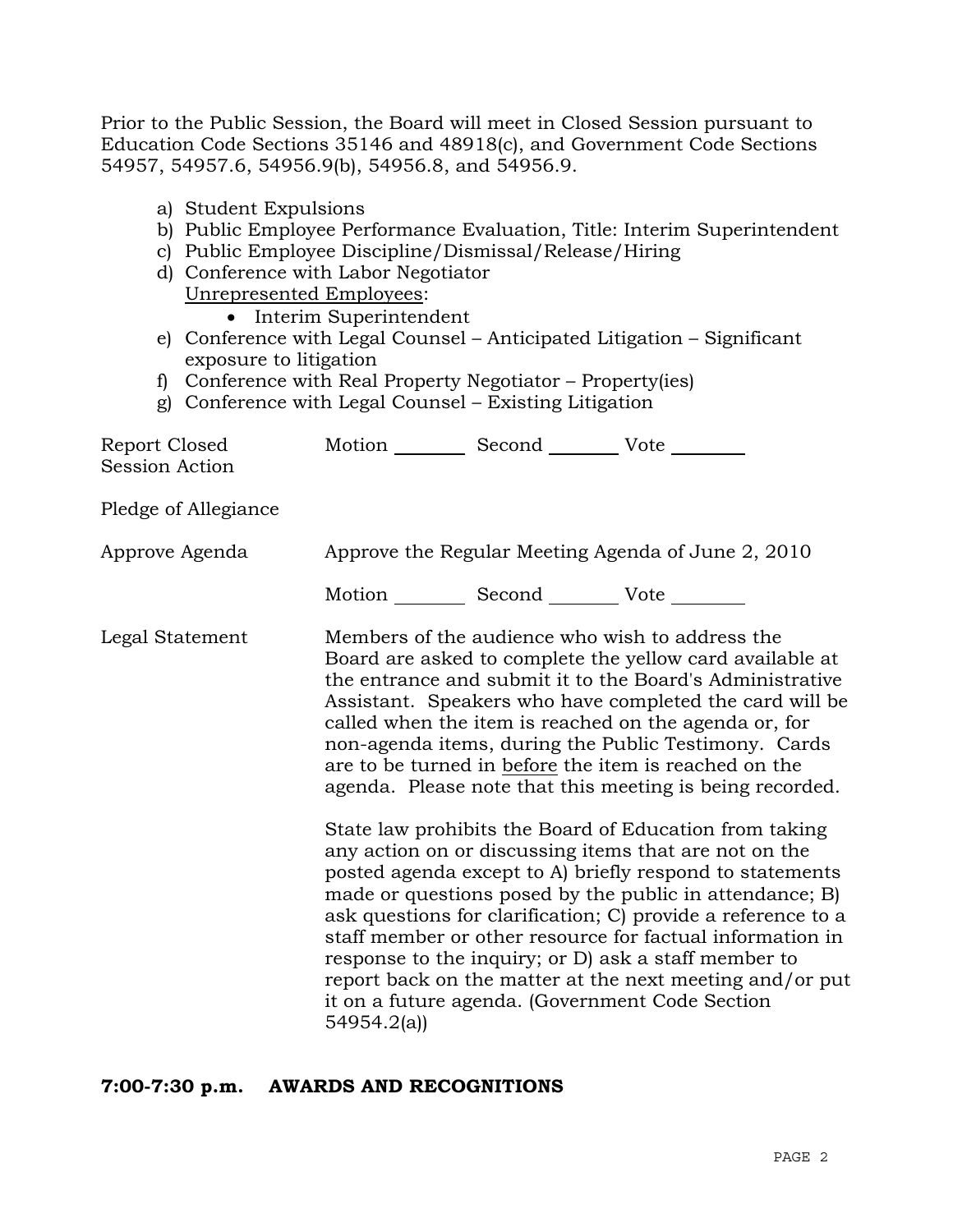### \* Student Board Member Certificate of Commendation

 The Board of Education and the Interim Superintendent will present Steven Mills with a Certificate of Commendation for his service as Student Board Member for the San Leandro Unified School District Board of Education for the 2009-2010 school year.

### \* National Merit \$2500 Scholarship Winner

 The Board of Education and the Interim Superintendent will recognize San Leandro High School senior Hilary Vance for being selected as a National Merit \$2500 Scholarship winner.

 National Merit \$2500 Scholarship winners are the finalists in each state judged to have the strongest combination of accomplishments, skills, and potential for success in rigorous college studies and were chosen from a talented pool of more than 15,000 outstanding finalists in the 2010 National Merit Scholarship Program. The number of winners per state is proportional to the state's percentage of graduating seniors, and Hilary was one of the 310 winners from California.

 These scholars may use their awards at any regionally accredited U.S. college or university. Hilary plans to attend Stanford University in the fall.

# \* California Writers Club Certificate of Commendation

 The Board of Education and the Interim Superinendent will recognize Monroe 4th Grader, Jane Nguyen, who placed 4th in the California Writers Club content. Jane and her family attended an awards ceremony on May 23 where she read aloud her story and received a \$20 prize and certificate.

### \* National Board for Professional Teacher Standards Certificate of Commendation

The Board of Education and the Interim Superintendent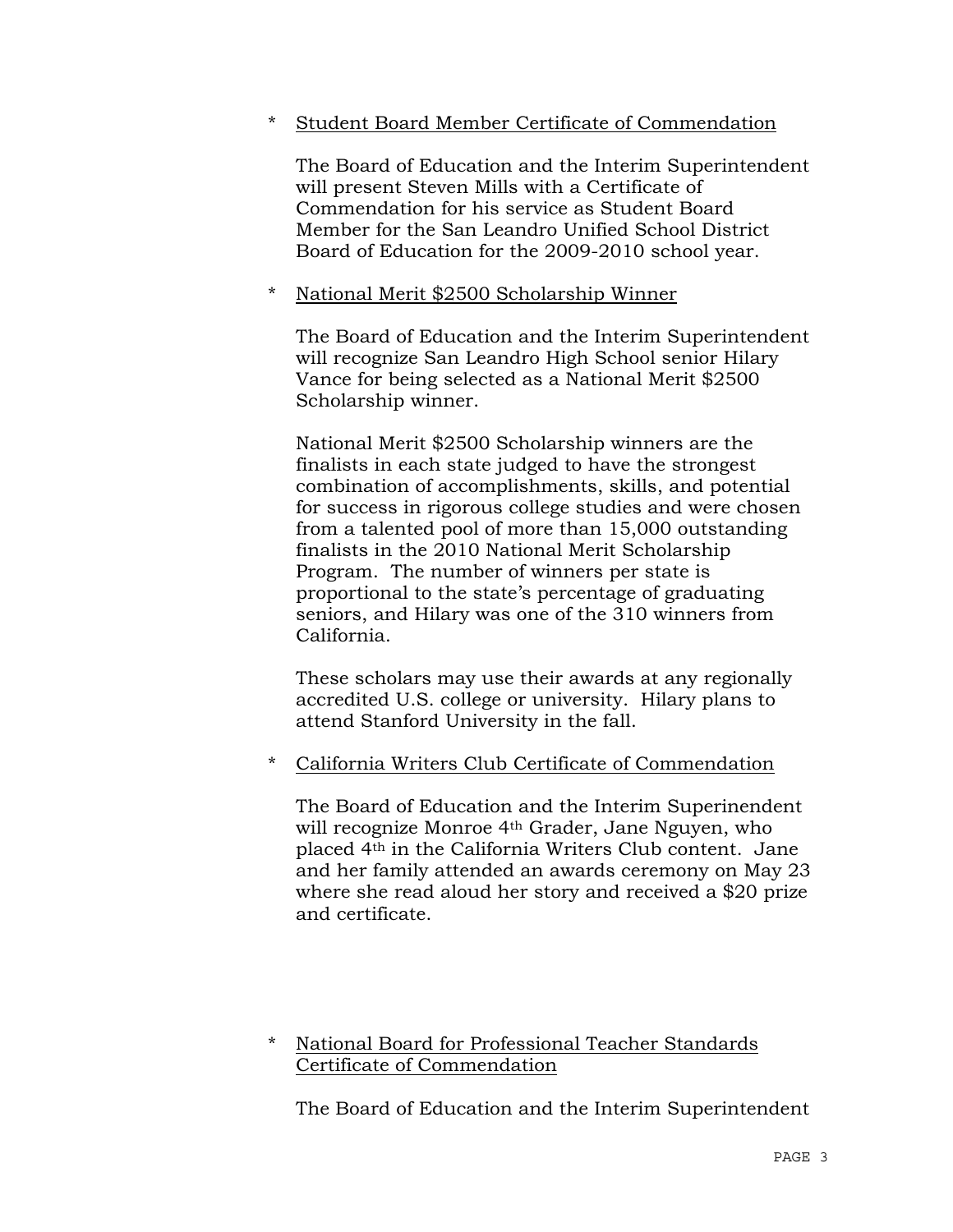will present a Certificate of Commendation to Rene Purdy, a Roosevelt Elementary School teacher, who earned a national Board Certification from the National Board for Professional Teaching Standards (NBPTS).

 The National Board for Professional Teacher Standards (NBPTS) advances the quality of teaching and learning by maintaining high and rigorous standards for what accomplished teachers should show and know and be able to do; and by providing a national voluntary system certifying teachers who meet these standards.

\* Employees/Volunteers of the Year 2010-2011

 The Board of Education and the Interim Superintendent proudly recognize the following 2010-2011 Employees/Volunteers of the Year:

| $\bullet$ Teacher: | Stacy Kaplan    |
|--------------------|-----------------|
| • Administrator:   | Sheila Lawrence |
| • Classified:      | Faye Gipson     |
| • Volunteer        | Yvonne Nunn     |

### **PRESENTATIONS**

**7:30-7:45 p.m.** \* Partnership for Academically Successful Students (P.A.S.S)

> Debbie Wong, Interim Assistant Superintendent for Educational Services along with parent representatives from San Leandro High School and Monroe Elementary School will present highlights of each school's PASS/Parent Equity Team work for the 2009-2010 school year. The presentation will also include a review of district wide areas of focus and plans for 2010-2011 as it relates to parent partnerships and goals for increasing parent involvement and empowerment across all school.

### **7:45-7:55 p.m. PUBLIC TESTIMONY ON NON-AGENDA ITEMS**

Members of the audience, who wish to address the Board, please complete the yellow card available at the entrance and submit it to the Board's Administrative Assistant. Cards are to be turned in before the item is reached on the agenda.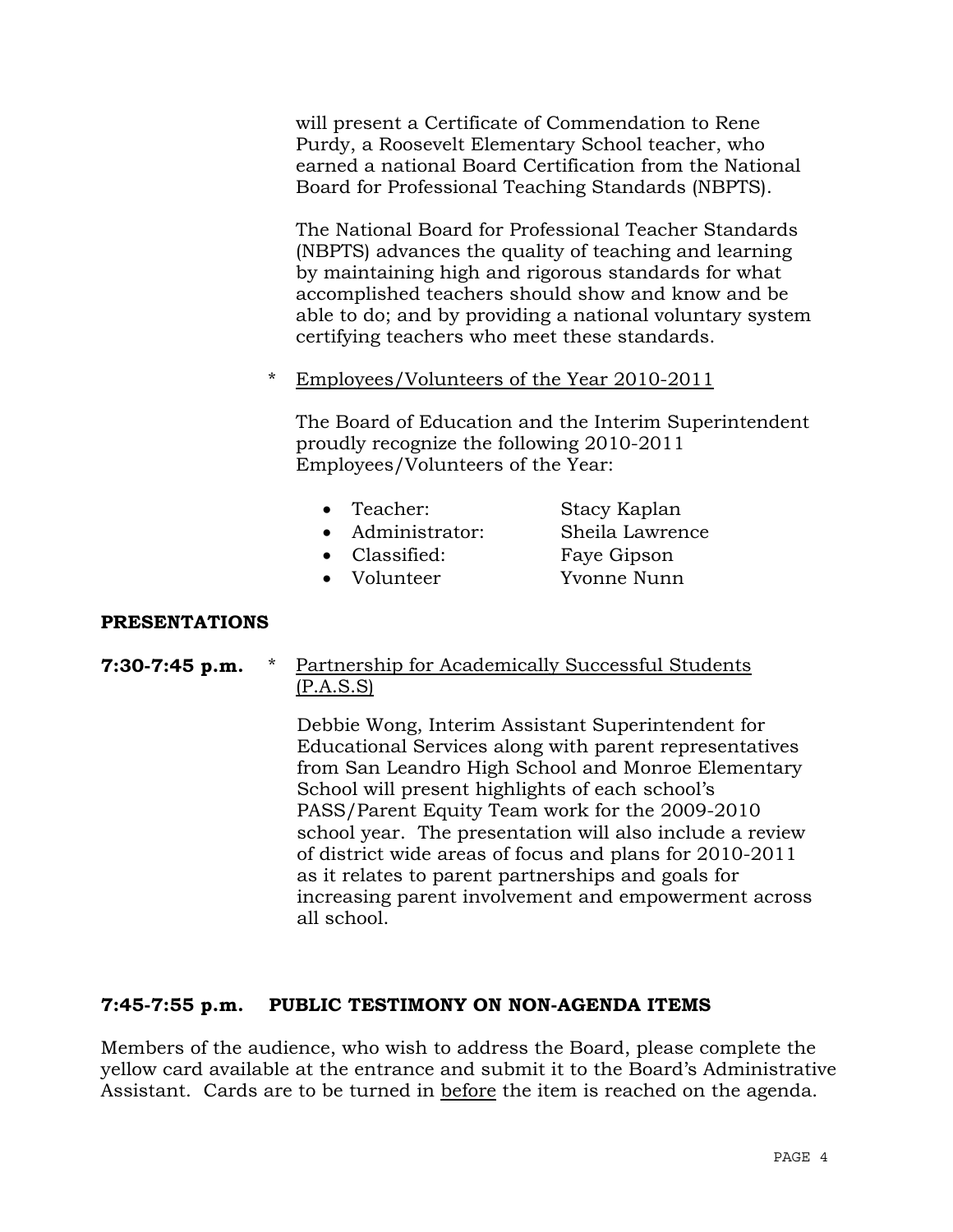### **7:55-8:00 p.m. PUBLIC HEARING**

Public Hearing Comments are limited to 3 minutes per speaker, subject to adjustment by the Board President. Members of the audience who wish to address the Board regarding the Public Hearing are asked to complete the yellow card available at the entrance and submit it to the Board's Administrative Assistant.

• A public hearing will be conducted regarding the California School Employees Association (CSEA) Chapter #94 Initial Proposal to the San Leandro Unified School District.

 The Board of Education acknowledges receipt of the California School Employees Association (CSEA) Chapter #94 initial proposal to the San Leandro Unified School District. By law, school districts are required to "sunshine" collective bargaining proposals in an open session of the Board of Education. On May 12, 2010, the California School Employees Association, (CSEA), Chapter #94 submitted its initial proposal to the San Leandro Unified School District for Board acknowledgment. The current Collective Bargaining Agreement ends June 30, 2010, and a successor agreement will replace it. This is the first reading of this proposal. Additional copies of CSEA's initial proposal are available in the Human Resources Department.

a. Board President opens the public hearing

| Motion | Second | Vote |
|--------|--------|------|
|--------|--------|------|

- b. Public Testimony
- c. Board President closes the public hearing

|  | Vote<br>Second | Motion |
|--|----------------|--------|
|--|----------------|--------|

### **8:00-8:05 p.m. ACTION ITEM**

These items are presented for action at this time. Some may have been reviewed at a previous meeting.

Human Resources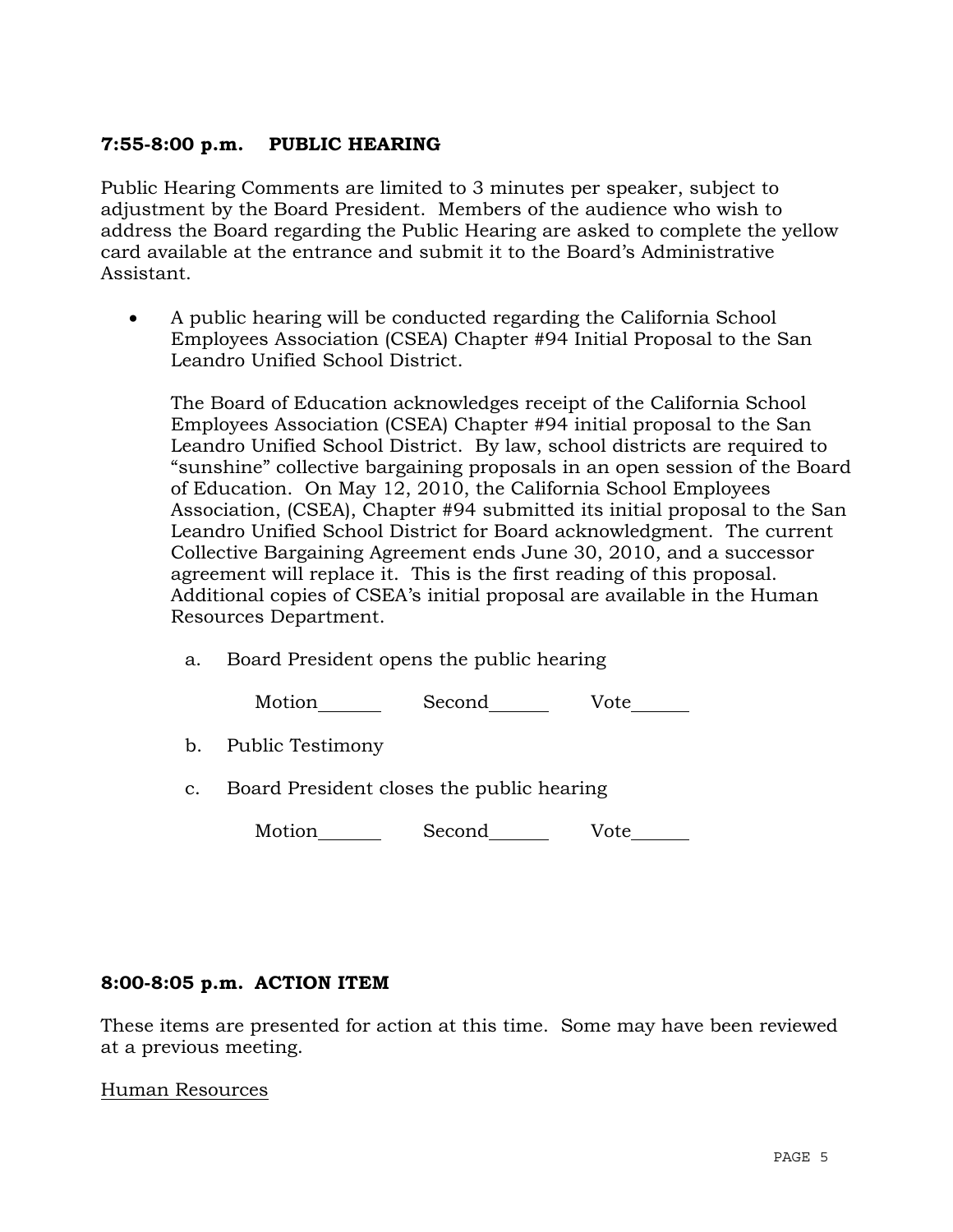2.1-A California School Employees' Association Initial Proposal to the San Leandro Unified School District Staff Recommendation: Acknowledge receipt of the California School Employees' Association Initial Proposal to the San Leandro Unified School District. Motion Second Vote \_\_\_\_\_\_

| 8:05-8:20 p.m. |  |  | RE. |
|----------------|--|--|-----|
|----------------|--|--|-----|

**8:05-8:20 p.m. REPORTS**

 Correspondence Student Board Member Report Union Representative Reports Interim Superintendent's Report Board Committee Reports

- Facilities/Technology
- Finance
- Ad Hoc Committee for Potential Bond

# **8:20-8:25 p.m. CONSENT ITEMS**

These items are considered routine and may be enacted by a single motion. At the request of any member of the Board, any item on the consent agenda shall be removed and given individual consideration for action as a regular agenda item.

General Services

| $1.1-C$<br>Approval of Board<br>Minutes – May 18,<br>2010   | <b>Staff Recommendation:</b><br>Approve the minutes of the regular Board meeting<br>held on May 18, 2010. |                           |                                                  |
|-------------------------------------------------------------|-----------------------------------------------------------------------------------------------------------|---------------------------|--------------------------------------------------|
|                                                             |                                                                                                           | Motion Second Vote        |                                                  |
| $1.2 - C$<br>Approval of Board<br>Minutes – May 21,<br>2010 | <b>Staff Recommendation:</b><br>held on May 21, 2010.                                                     | Motion Second Vote ______ | Approve the minutes of the special Board meeting |
| Human Resources                                             |                                                                                                           |                           |                                                  |
| $2.1-C$<br>Acceptance of<br>Personnel Report                | <b>Staff Recommendation:</b><br>Accept Personnel Report as submitted.<br>Motion Second Vote               |                           |                                                  |
|                                                             |                                                                                                           |                           |                                                  |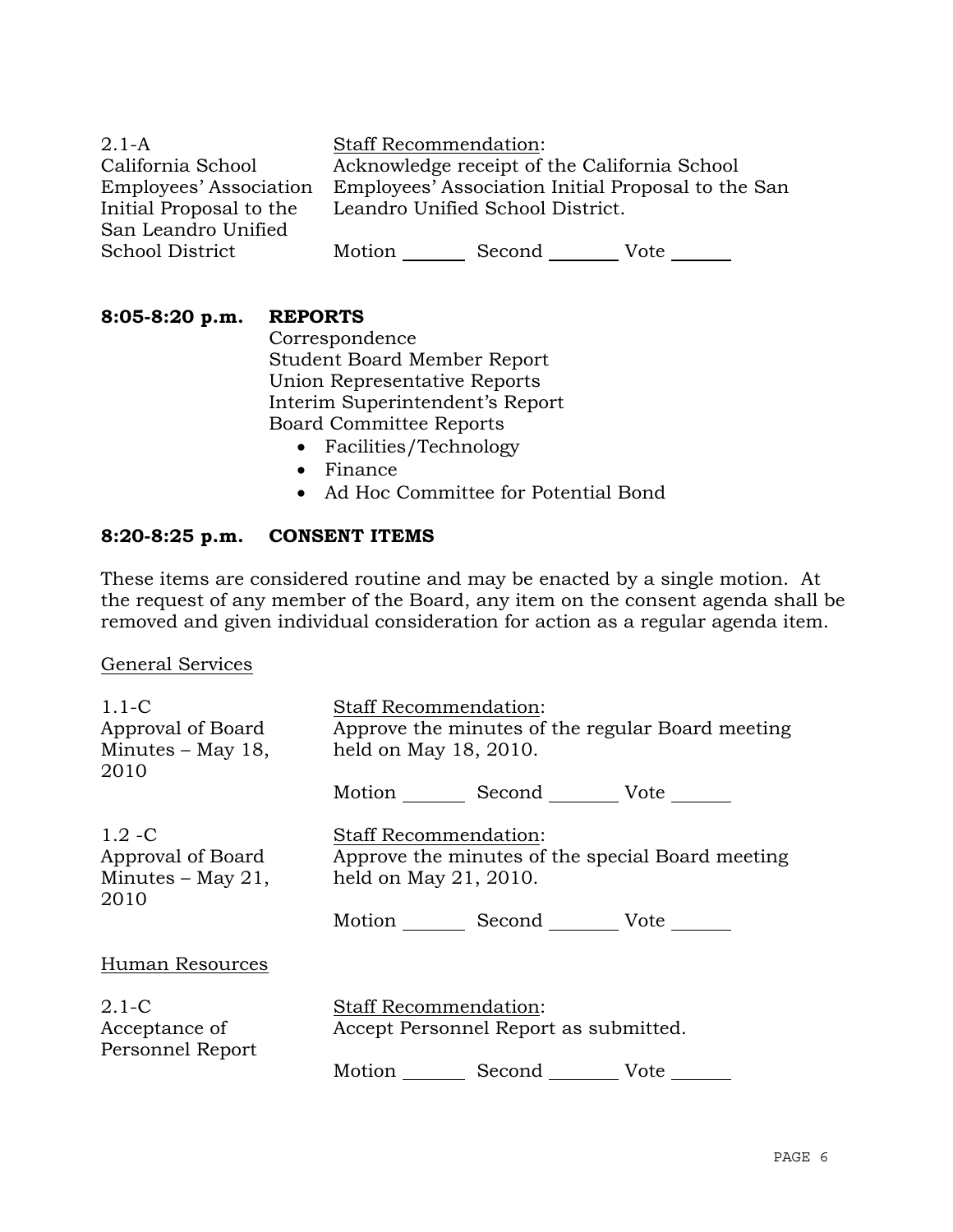# Educational Services

Contract for Testing

and Inspection

| $3.1-C$<br>Acceptance of<br>Donations                                      | <b>Staff Recommendation:</b><br>Approve the acceptance of gifts to the District as<br>follows:                                                                                                                                                                   |  |  |  |
|----------------------------------------------------------------------------|------------------------------------------------------------------------------------------------------------------------------------------------------------------------------------------------------------------------------------------------------------------|--|--|--|
|                                                                            | Jefferson Elementary School<br>• 7 Dell computers, 9 Dell monitors, 6 Dell<br>laptops and 8 computer locks from the U.S.<br>Department of Labor, San Francisco                                                                                                   |  |  |  |
|                                                                            | <b>Washington Elementary School</b><br>\$150 from Craig Geldard through the PG&E<br>matching fund campaign<br>\$30.66 from Oliver Kesting through the PG&E<br>$\bullet$<br>matching fund campaign                                                                |  |  |  |
|                                                                            | San Leandro High School<br>8 conference chairs and 1 conference table, 5<br>metal stackable chairs and 2 desk chairs, 4<br>sectional desks, 3 filing cabinets and 1<br>credenza, and 1 refrigerator, anonymously<br>donated<br>• 1 Dell computer from Dan Martin |  |  |  |
|                                                                            | Adult School<br>• 1 Television and DVD player from Christine R.<br>So                                                                                                                                                                                            |  |  |  |
|                                                                            | Motion _________ Second __________ Vote _______                                                                                                                                                                                                                  |  |  |  |
| $3.2 - C$<br>Proposed Stipulated<br><b>Expulsion Order</b>                 | Staff Recommendation:<br>Approve the stipulated expulsion recommendation<br>from the Director of Student Support Services for<br>students: E18-09/10, E19-09/10, E20-09/10<br>and E21-09/10.                                                                     |  |  |  |
| Facilities and Construction                                                | Motion _________ Second __________ Vote _______                                                                                                                                                                                                                  |  |  |  |
|                                                                            |                                                                                                                                                                                                                                                                  |  |  |  |
| $5.1 - C$<br>Amendment #8 to the<br>Ninyo & Moore<br>Professional Services | Staff Recommendation:<br>Approve Amendment #8, in the amount of<br>\$60,749, to the Ninyo & Moore Professional<br>Services Contract for Testing and Inspection                                                                                                   |  |  |  |

Services at the Career Technical Education

Project.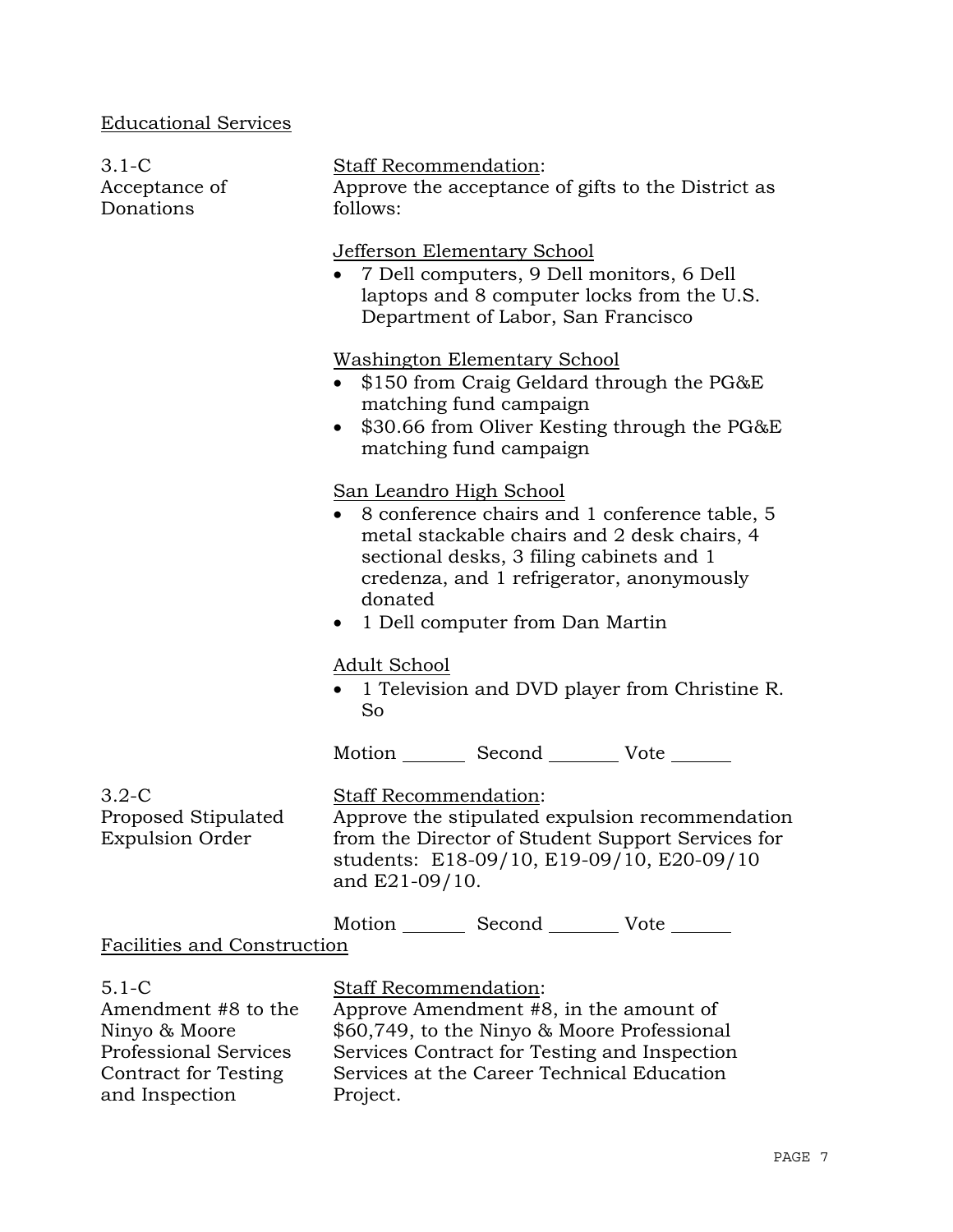| Services at The Career |        |        |      |
|------------------------|--------|--------|------|
| Technical Education    |        |        |      |
| Project                | Motion | Second | Vote |

#### **PRESENTATION**

**8:25-8:45 p.m.** \* Governor's May Revision

 Assistant Superintendent Business Services, Song Chin-Bendib will provide a presentation updating the Board on information necessary for preparing the 2010- 2011 Adopted Budget which is due to the County Office of Education no later than June 30, 2010. The presentation will include:

- Highlights of the Governor's May Revision that was released on May 14, 2010 which included the ongoing funding reduction of 3.85% of undeficited Base revenue Limit, starting fiscal year 2010-2011
- Tier III funding charts
- The Finance Committee's recommendations for budget reductions for fiscal year 2011-2012 and beyond
- Other budget related spreadsheets and charts as appropriate

#### **8:45-9:30 p.m. CONFERENCE ITEM**

#### Business Operations

| $4.1-CF$                      | <b>Staff Recommendation:</b>                    |
|-------------------------------|-------------------------------------------------|
| Review and Discuss a          | The Board will review and discuss a preliminary |
| Preliminary List of           | list of budget reductions for the 2010-2011     |
| <b>Budget Reductions for</b>  | Adoption Budget which Includes fiscal years     |
| the 2010-2011                 | 2011-12 and 2012-13                             |
| Adoption Budget which         |                                                 |
| <b>Includes Fiscal Years</b>  |                                                 |
| 2011-12 and 2012-13 Motion    | Second<br>Vote                                  |
| 9:30-9:35 p.m. PUBLIC HEARING |                                                 |

• A public hearing will be conducted regarding SB X3-4 Categorical Tier III Flexibility Acceptance and Use of Funds for 2010-11

 The 2008-09 Budget trailer bill (SBX3 4) gave local school agencies the authority to use the funds received from the state for Tier III programs for "any educational purpose, to the extent permitted by federal law" in order to provide services for student programs. Program or funding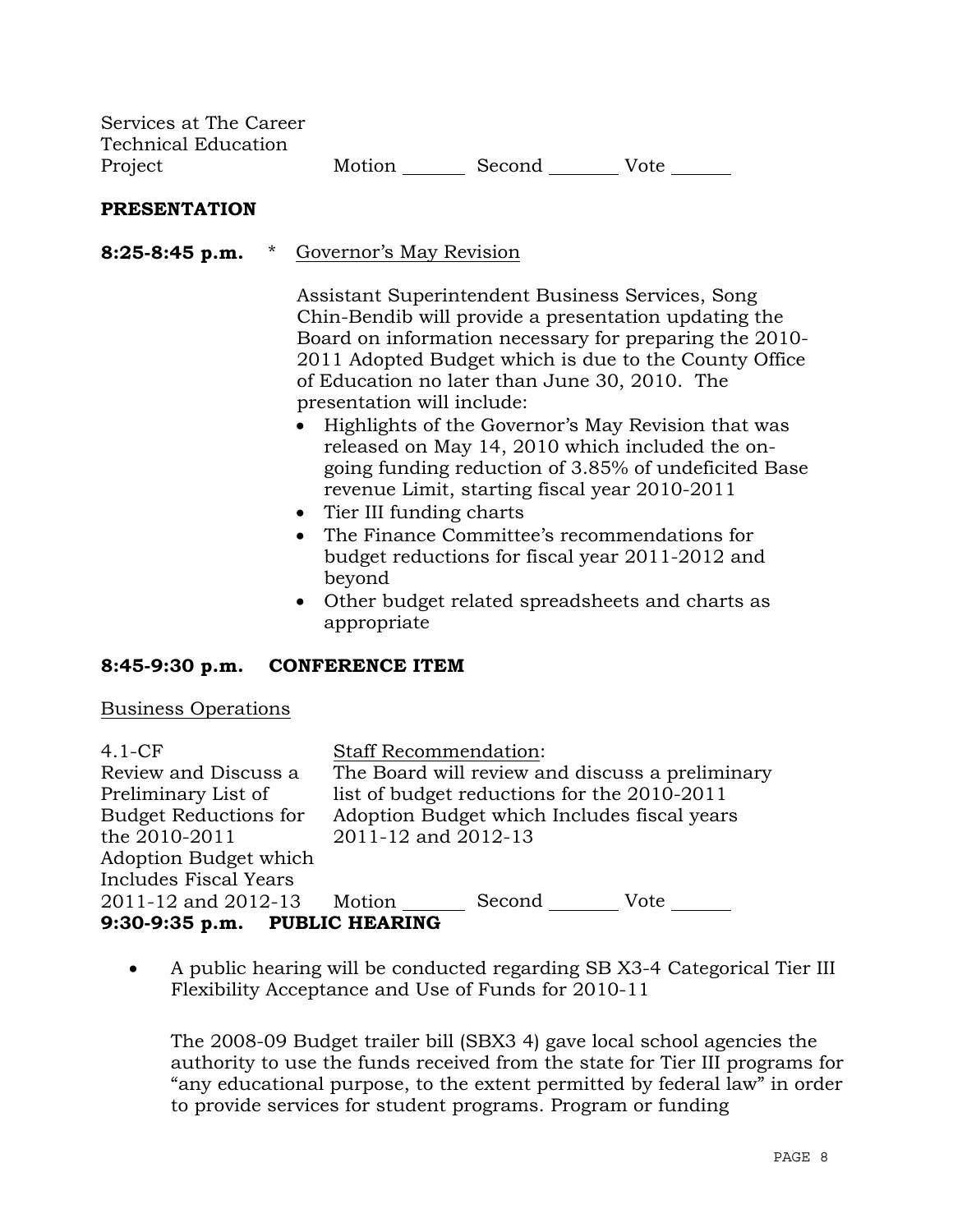requirements, as otherwise provided in statute, regulation, and budget act provisional language associated with the funding, are not in effect. The flexibility to transfer funds from the Tier III programs is authorized for five years from 2008-09 to 2012-13.

 It is suggested that for the purpose of meeting the requirement of the public hearing that the Board will use the funds received from the state for Tier III programs for "any **explicit** educational purpose, to the extent permitted by federal law" and that the funds are used for student programs. The attached 2010-11 Tier III Allocations and Sweeps chart delineates funds that are being swept versus those that are not swept.

 The action on this agenda allows the District to receive all the Tier III funds from the State and to record the funds in the Unrestricted General Fund which is a condition required by the State.

 By conducting a public hearing on a regularly scheduled Board meeting, the District would have met the requirement under Budget Trailer Bills SBX 3 4 and ABX4 2.

a. Board President opens the public hearing

Motion Second Vote

b. Public Testimony

c. Board President closes the public hearing

Motion Second Vote

### **9:35-9:40 p.m. ACTION ITEM**

#### Business Operations

4.1-A SB X3-4 Categorical Tier III Flexibility Acceptance and Use of Funds for 2010-11 Staff Recommendation: Approve the acceptance of the SB X3-4 categorical Tier III funds delineated in the attached 2010-11 Tier III Allocations and Sweeps chart and to use these funds for any explicit educational purpose in order to provide services